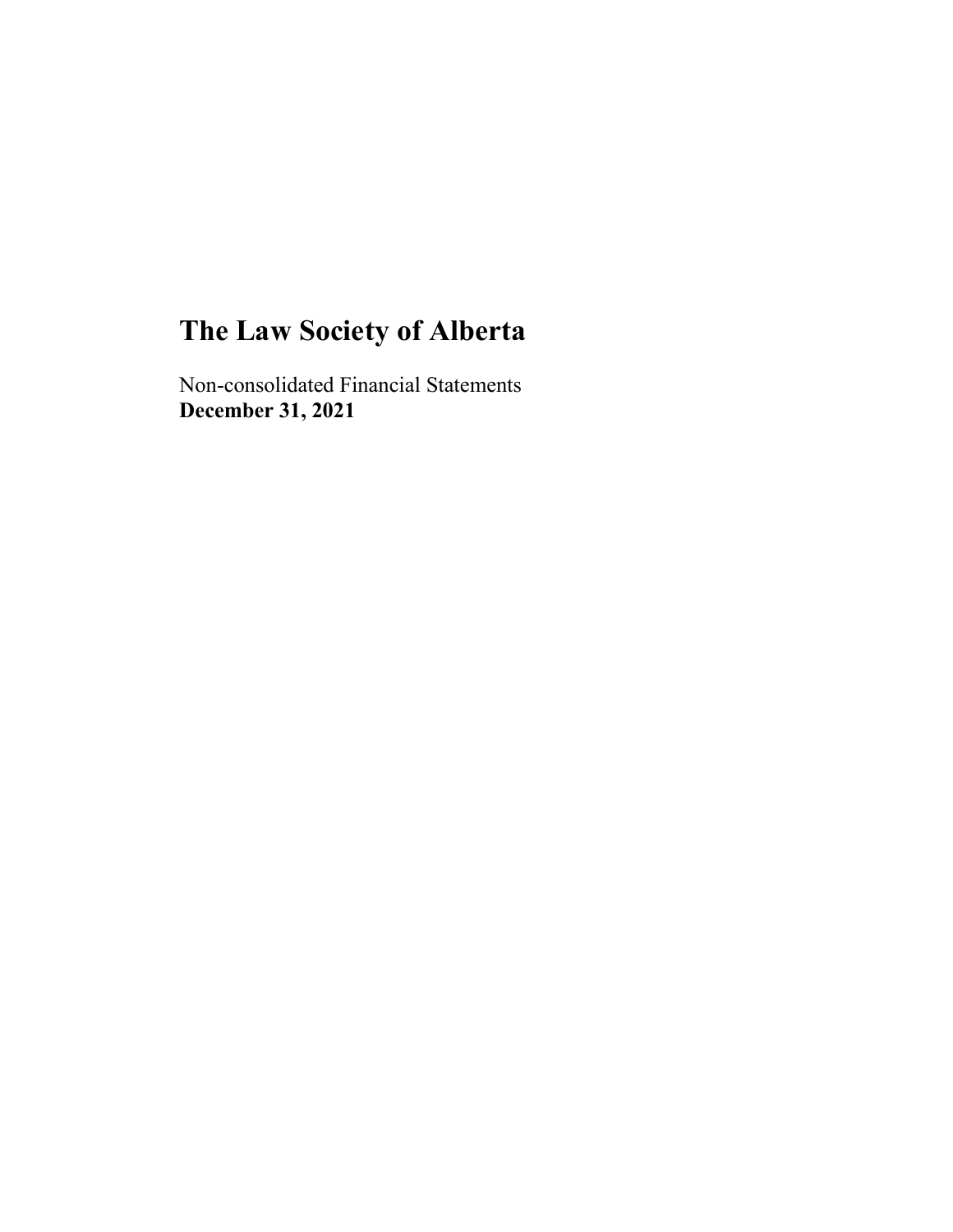

# Independent auditor's report

To the Benchers of The Law Society of Alberta

#### **Our opinion**

In our opinion, the accompanying non-consolidated financial statements present fairly, in all material respects, the financial position of The Law Society of Alberta (the Law Society) as at December 31, 2021 and the results of its operations and its cash flows for the year then ended in accordance with Canadian accounting standards for not-for-profit organizations.

#### **What we have audited**

The Law Society's non-consolidated financial statements comprise:

- the non-consolidated balance sheet as at December 31, 2021;
- the non-consolidated statement of revenue, expenses and changes in fund balances for the year then ended;
- the non-consolidated statement of cash flows for the year then ended; and
- the notes to the non-consolidated financial statements, which include significant accounting policies and other explanatory information.

#### **Basis for opinion**

We conducted our audit in accordance with Canadian generally accepted auditing standards. Our responsibilities under those standards are further described in the *Auditor's responsibilities for the audit of the non-consolidated financial statements* section of our report.

We believe that the audit evidence we have obtained is sufficient and appropriate to provide a basis for our opinion.

#### **Independence**

We are independent of the Law Society in accordance with the ethical requirements that are relevant to our audit of the non-consolidated financial statements in Canada. We have fulfilled our other ethical responsibilities in accordance with these requirements.

#### **Responsibilities of management and those charged with governance for the nonconsolidated financial statements**

Management is responsible for the preparation and fair presentation of the non-consolidated financial statements in accordance with Canadian accounting standards for not-for-profit organizations, and for such internal control as management determines is necessary to enable the preparation of nonconsolidated financial statements that are free from material misstatement, whether due to fraud or error.

PricewaterhouseCoopers LLP 111-5th Avenue SW, Suite 3100, Calgary, Alberta, Canada T2P 5L3 T: +1 403 509 7500, F: +1 403 781 1825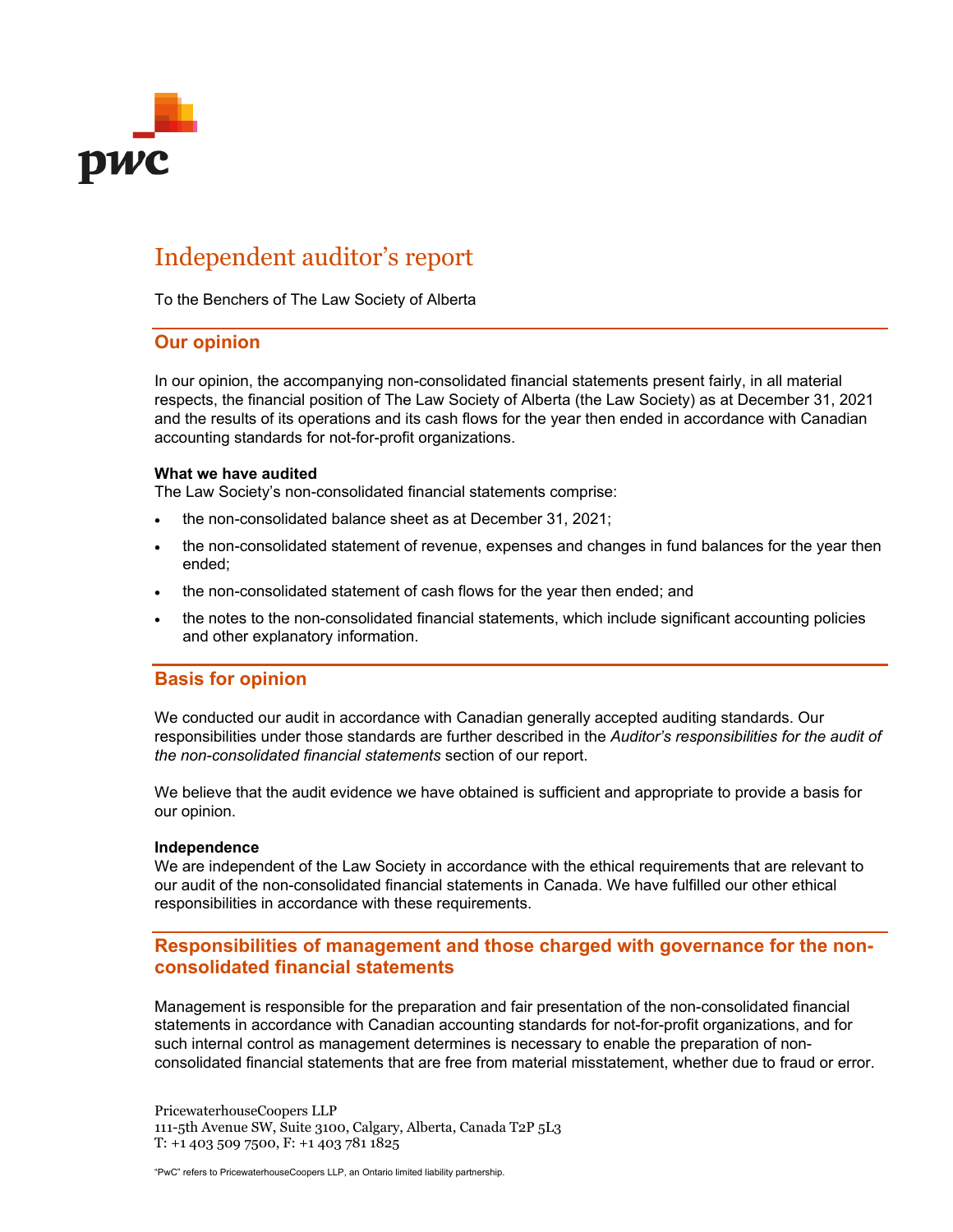

In preparing the non-consolidated financial statements, management is responsible for assessing the Law Society's ability to continue as a going concern, disclosing, as applicable, matters related to going concern and using the going concern basis of accounting unless management either intends to liquidate the Law Society or to cease operations, or has no realistic alternative but to do so.

Those charged with governance are responsible for overseeing the Law Society's financial reporting process.

#### **Auditor's responsibilities for the audit of the non-consolidated financial statements**

Our objectives are to obtain reasonable assurance about whether the non-consolidated financial statements as a whole are free from material misstatement, whether due to fraud or error, and to issue an auditor's report that includes our opinion. Reasonable assurance is a high level of assurance, but is not a guarantee that an audit conducted in accordance with Canadian generally accepted auditing standards will always detect a material misstatement when it exists. Misstatements can arise from fraud or error and are considered material if, individually or in the aggregate, they could reasonably be expected to influence the economic decisions of users taken on the basis of these non-consolidated financial statements.

As part of an audit in accordance with Canadian generally accepted auditing standards, we exercise professional judgment and maintain professional skepticism throughout the audit. We also:

- Identify and assess the risks of material misstatement of the non-consolidated financial statements, whether due to fraud or error, design and perform audit procedures responsive to those risks, and obtain audit evidence that is sufficient and appropriate to provide a basis for our opinion. The risk of not detecting a material misstatement resulting from fraud is higher than for one resulting from error, as fraud may involve collusion, forgery, intentional omissions, misrepresentations, or the override of internal control.
- Obtain an understanding of internal control relevant to the audit in order to design audit procedures that are appropriate in the circumstances, but not for the purpose of expressing an opinion on the effectiveness of the Law Society's internal control.
- Evaluate the appropriateness of accounting policies used and the reasonableness of accounting estimates and related disclosures made by management.
- Conclude on the appropriateness of management's use of the going concern basis of accounting and, based on the audit evidence obtained, whether a material uncertainty exists related to events or conditions that may cast significant doubt on the Law Society's ability to continue as a going concern. If we conclude that a material uncertainty exists, we are required to draw attention in our auditor's report to the related disclosures in the non-consolidated financial statements or, if such disclosures are inadequate, to modify our opinion. Our conclusions are based on the audit evidence obtained up to the date of our auditor's report. However, future events or conditions may cause the Law Society to cease to continue as a going concern.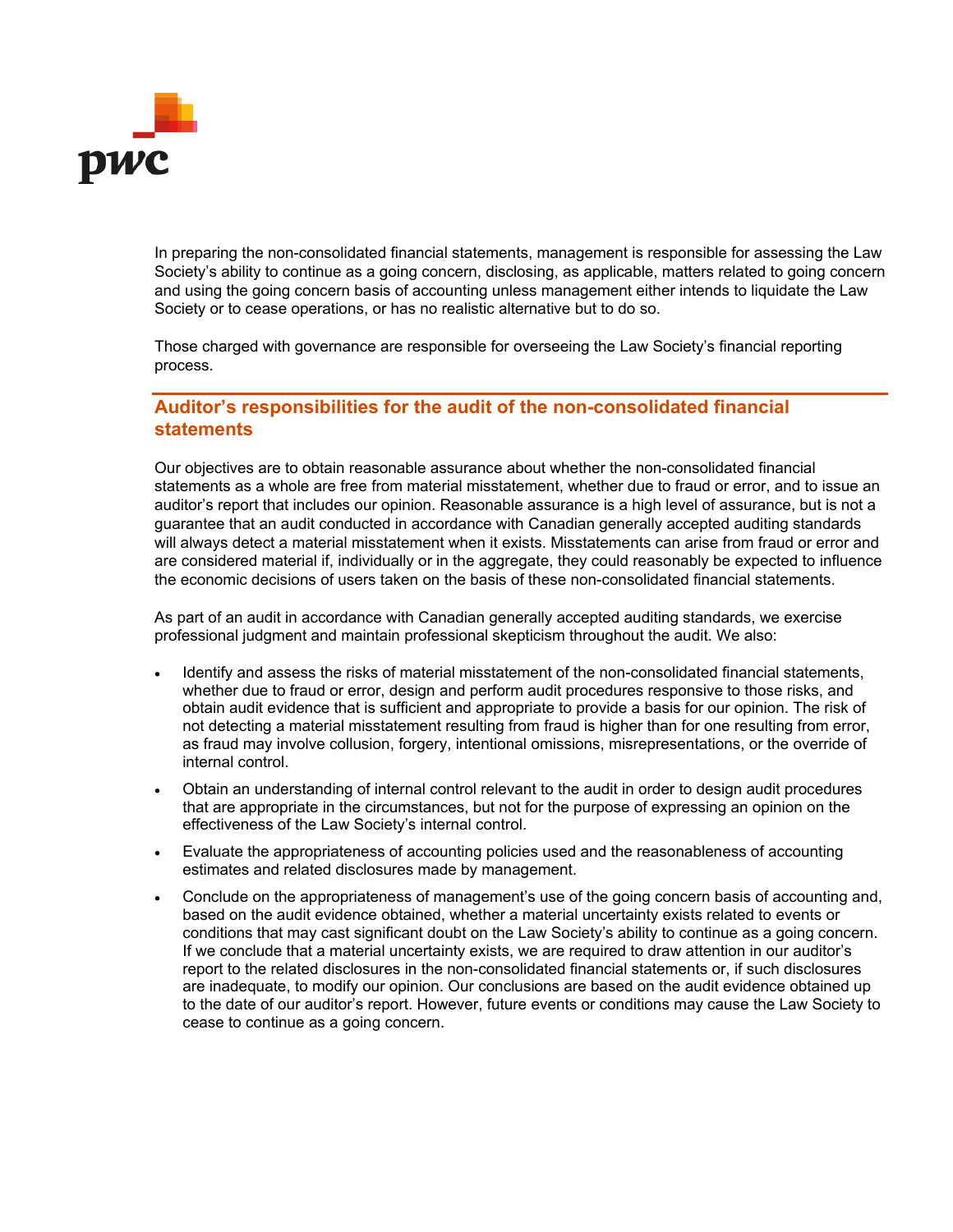

 Evaluate the overall presentation, structure and content of the non-consolidated financial statements, including the disclosures, and whether the non-consolidated financial statements represent the underlying transactions and events in a manner that achieves fair presentation.

We communicate with those charged with governance regarding, among other matters, the planned scope and timing of the audit and significant audit findings, including any significant deficiencies in internal control that we identify during our audit.

Pricewaterhouse Coopers LLP

Chartered Professional Accountants

Calgary, Alberta April 21, 2022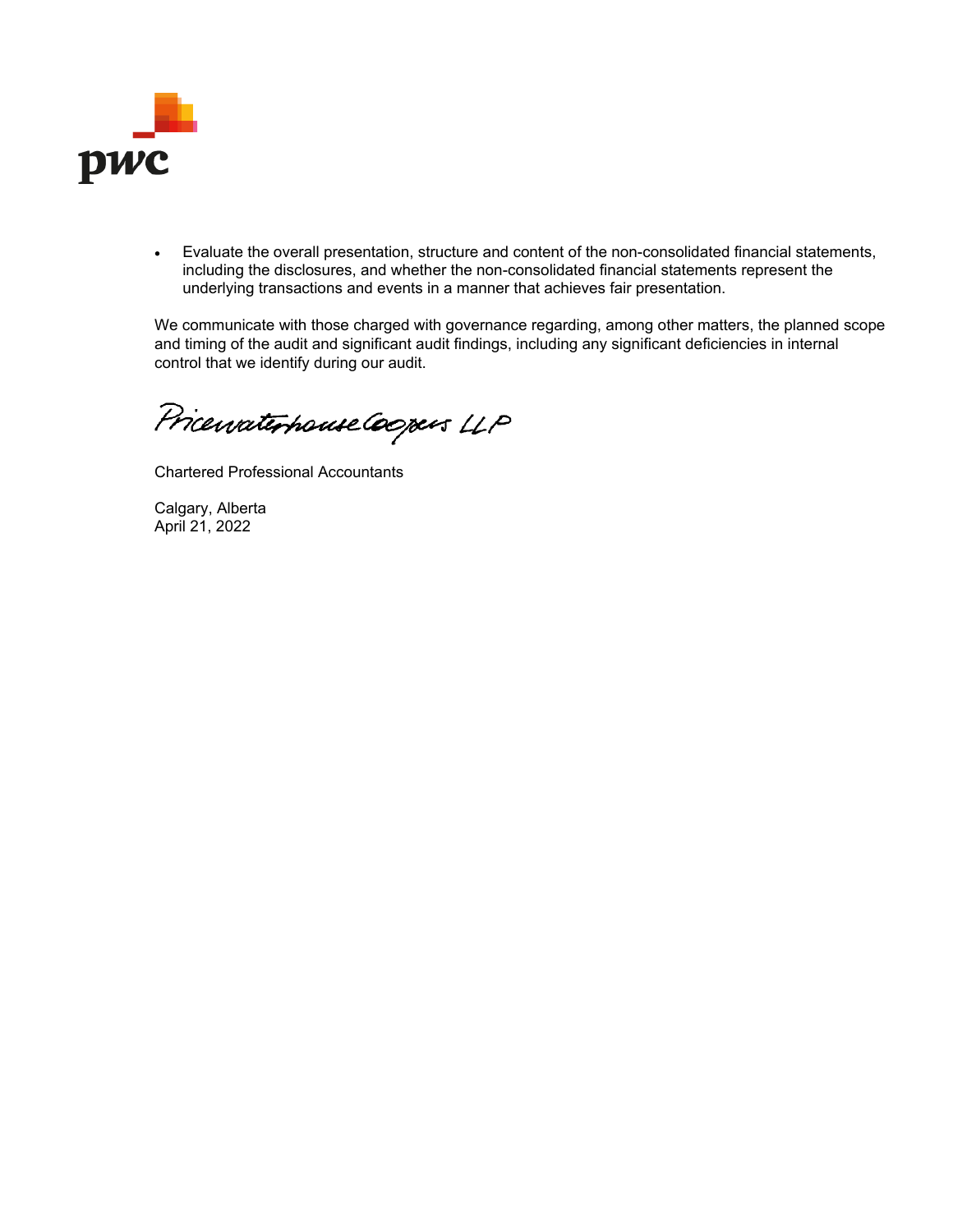### Non-consolidated Balance Sheet

### **As at December 31, 2021**

|                                                                                                                                                                           | General<br>Fund<br>S                       | <b>Assurance</b><br>Fund<br>S | <b>Viscount</b><br><b>Bennett</b><br><b>Trust</b><br>Fund | 2021                                             | 2020                                             |
|---------------------------------------------------------------------------------------------------------------------------------------------------------------------------|--------------------------------------------|-------------------------------|-----------------------------------------------------------|--------------------------------------------------|--------------------------------------------------|
| <b>Assets</b>                                                                                                                                                             |                                            |                               |                                                           |                                                  |                                                  |
| <b>Current assets</b><br>Cash and cash equivalents<br>Accounts receivable<br>Prepaid expenses<br>Due from related parties (note 12)                                       | 16,255,807<br>606,870<br>363,202<br>20,081 | 716,377<br>469                | 181,499<br>59                                             | 17,153,683<br>607,398<br>363,202<br>20,081       | 18,430,356<br>277,307<br>356,776<br>(290, 348)   |
|                                                                                                                                                                           | 17,245,960                                 | 716,846                       | 181,558                                                   | 18,144,364                                       | 18,774,091                                       |
| Investments (note 3)                                                                                                                                                      | 3,653,994                                  | 8,236,906                     | 2,009,684                                                 | 13,900,584                                       | 12,367,459                                       |
| Loan Receivable (note 4)                                                                                                                                                  | 2,210,154                                  |                               |                                                           | 2,210,154                                        | 2,246,184                                        |
| <b>Reinsurance recoverable</b> (note 7)                                                                                                                                   |                                            | 600,000                       |                                                           | 600,000                                          | 1,142,000                                        |
| Trust assets (note 5)                                                                                                                                                     | 1,830,035                                  |                               |                                                           | 1,830,035                                        | 2,251,708                                        |
| Capital assets (note 6)                                                                                                                                                   | 8,451,497                                  |                               |                                                           | 8,451,497                                        | 8,839,051                                        |
|                                                                                                                                                                           | 33,391,640                                 | 9,553,752                     | 2,191,242                                                 | 45,136,634                                       | 45,620,493                                       |
| <b>Liabilities</b>                                                                                                                                                        |                                            |                               |                                                           |                                                  |                                                  |
| <b>Current liabilities</b><br>Deferred revenue<br>Accounts payable and accrued liabilities<br>Interfund balances                                                          | 6,104,397<br>2,376,960<br>988              | 37,682<br>(983)               | 1,078<br>(5)                                              | 6,104,397<br>2,415,720                           | 6,525,441<br>1,798,081                           |
|                                                                                                                                                                           | 8,482,345                                  | 36,699                        | 1,073                                                     | 8,520,117                                        | 8,323,522                                        |
| <b>Long-term liabilities</b><br>Reserve for claims and related costs (note 7)<br>Lease liability (note 10)<br>Trust liabilities (note 5)<br>Pension plan payable (note 9) | 6,890,584<br>1,830,035<br>2,070,116        | 5,940,000                     | $\blacksquare$                                            | 5,940,000<br>6,890,584<br>1,830,035<br>2,070,116 | 7,187,000<br>6,948,503<br>2,251,708<br>2,723,350 |
|                                                                                                                                                                           | 10,790,735                                 | 5,940,000                     |                                                           | 16,730,735                                       | 19,110,561                                       |
|                                                                                                                                                                           | 19,273,080                                 | 5,976,699                     | 1,073                                                     | 25,250,852                                       | 27,434,083                                       |
| <b>Fund balances</b><br>Invested in capital assets<br>Restricted funds (note 8)<br>Contingency reserve – internally restricted                                            | 3,482,744                                  | 3,577,053                     |                                                           | 3,482,744<br>3,577,053                           | 3,543,559<br>3,760,540                           |
| Scholarship reserve – externally restricted<br>Unrestricted funds                                                                                                         | 10,635,816                                 |                               | 2,190,169                                                 | 2,190,169<br>10,635,816                          | 2,136,081<br>8,746,230                           |
|                                                                                                                                                                           | 14,118,560                                 | 3,577,053                     | 2,190,169                                                 | 19,885,782                                       | 18,186,410                                       |
|                                                                                                                                                                           | 33,391,640                                 | 9,553,752                     | 2,191,242                                                 | 45,136,634                                       | 45,620,493                                       |
| <b>Commitments</b> (note 11)                                                                                                                                              |                                            |                               |                                                           |                                                  |                                                  |

### **Approved by the Board**

Kenneth J. Warren, QC Jim Lutz, QC **President Chair of the Audit and Finance Committee**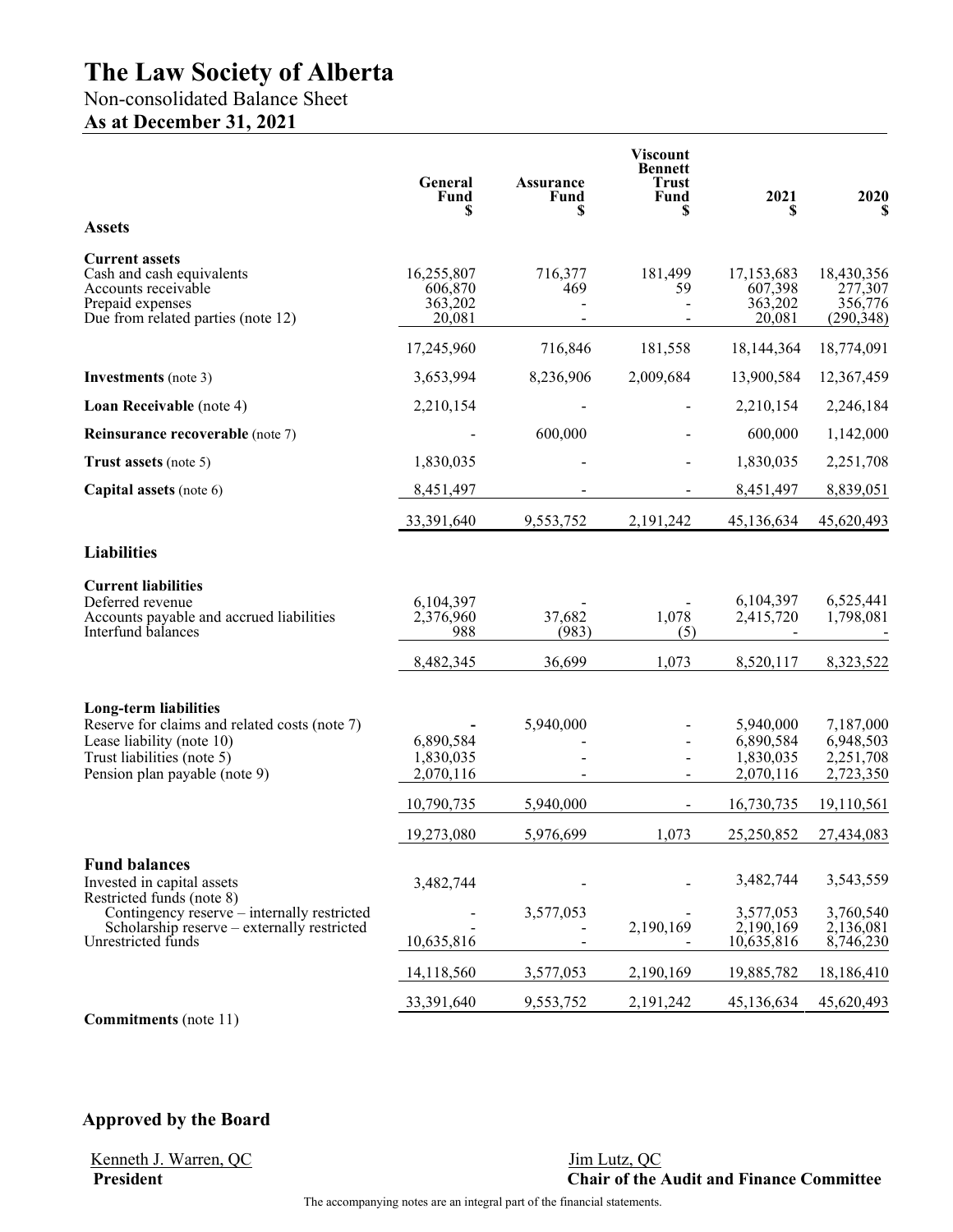Non-consolidated Statement of Revenue, Expenses and Changes in Fund Balances **For the year ended December 31, 2021** 

|                                                                    | General<br>Fund<br>S | <b>Assurance</b><br>Fund<br>S | <b>Viscount</b><br><b>Bennett</b><br>Trust<br>Fund<br>S | 2021<br>S              | 2020<br>\$             |
|--------------------------------------------------------------------|----------------------|-------------------------------|---------------------------------------------------------|------------------------|------------------------|
| Revenue                                                            |                      |                               |                                                         |                        |                        |
| Practice fees                                                      | 26,336,046           |                               |                                                         | 26,366,046             | 27,793,654             |
| Management fee (note 12)                                           | 3,096,970            |                               |                                                         | 3,096,970              | 3,170,600              |
| Investment income                                                  | 128,440              | 658,462                       | 122,586                                                 | 909,488                | 840,634                |
| Enrolment and application fees                                     | 849,850              |                               |                                                         | 849,850                | 654,490                |
| Other                                                              | 250,722              |                               |                                                         | 250,722                | 265,012                |
|                                                                    | 30,662,028           | 658,462                       | 122,586                                                 | 31,443,076             | 32,724,390             |
| <b>Expenses</b>                                                    |                      |                               |                                                         |                        |                        |
| Corporate costs                                                    |                      |                               |                                                         |                        |                        |
| Premises operating costs                                           | 1,824,453            |                               |                                                         | 1,824,453              | 1,790,505              |
| Amortization<br>General corporate costs                            | 1,086,533            | 36,875                        | 5,497                                                   | 1,086,533              | 1,131,920              |
| Departmental costs                                                 | (486, 131)           |                               |                                                         | (443,759)              | 410,729                |
| <b>Business Technology</b>                                         | 3,862,524            |                               |                                                         | 3,862,524              | 3,601,262              |
| Counsel                                                            | 1,969,840            | 58,929                        | $\overline{\phantom{a}}$                                | 2,028,769              | 1,922,774              |
| Governance                                                         | 1,620,950            |                               | $\overline{\phantom{a}}$                                | 1,620,950              | 1,635,577              |
| Early Intervention                                                 | 1,455,556            |                               | $\overline{\phantom{a}}$                                | 1,455,556              | 1.377.698              |
| <b>Trust Safety</b>                                                | 1,363,316            |                               |                                                         | 1,363,316              | 1,066,926              |
| Conduct                                                            | 1,288,298            |                               |                                                         | 1,288,298              | 1,324,911              |
| Investigations                                                     | 1,268,914            |                               |                                                         | 1,268,914              | 1,322,597              |
| Membership                                                         | 1,139,563            |                               |                                                         | 1,139,563<br>1,009,937 | 1,130,572<br>1,012,230 |
| Accounting<br>Education                                            | 1,009,937<br>973,010 |                               |                                                         | 973,010                | 535,617                |
| Custodianships                                                     | 822,979              |                               |                                                         | 822,979                | 663,012                |
| <b>Customer Service</b>                                            | 679,325              |                               |                                                         | 679,325                | 791,063                |
| Practice Advisors                                                  | 676,755              |                               |                                                         | 676,755                | 673,133                |
| Tribunal                                                           | 660,920              |                               |                                                         | 660,920                | 659,402                |
| Practice Management                                                | 651,355              |                               |                                                         | 651,355                | 702,572                |
| Communications                                                     | 643,005              |                               |                                                         | 643,005                | 589,304                |
| Human Resources                                                    | 624,293              |                               |                                                         | 624,293                | 510,016                |
| Policy<br><b>Information Management</b>                            | 623,296              |                               |                                                         | 623,296<br>510,538     | 843,195<br>658,060     |
| External funding (note $1\overline{3}$ )                           | 510,538<br>4,642,335 |                               |                                                         | 4,642,335              | 3,703,429              |
| Provision for claims & related costs net (note 7)                  |                      | 405,875                       |                                                         | 405,875                | 185,164                |
| Scholarships                                                       |                      |                               | 60,000                                                  | 60,000                 | 40,000                 |
|                                                                    | 28,911,564           | 501.679                       | 65,497                                                  | 29,478,740             | 28,281,668             |
|                                                                    |                      |                               |                                                         |                        |                        |
| Excess of revenue over expenses for the year<br>before other items | 1,750,464            | 156,783                       | 57,089                                                  | 1,964,336              | 4,442,722              |
| Other items:                                                       |                      |                               |                                                         |                        |                        |
| Unrealized (loss) gain on investments                              | (72, 104)            | (172, 270)                    | (3,001)                                                 | (247, 375)             | 460,273                |
| Recovered costs                                                    | 193,828<br>168,000   | (168,000)                     |                                                         | 193,828                | 159,037                |
| Interfund management fees                                          |                      |                               |                                                         |                        |                        |
| Excess (deficiency) of revenue over expenses<br>for the year       | 2,040,188            | (183, 487)                    | 54,088                                                  | 1,910,789              | 5,062,032              |
| Fund balance – beginning of year                                   | 12,289,789           | 3,760,540                     | 2,136,081                                               | 18,186,410             | 13,280,072             |
| Pension plan remeasurements and other items                        | (211, 417)           |                               |                                                         | (211, 417)             | (155, 694)             |
| Fund balance – end of year                                         | 14,118,560           | 3,577,053                     | 2,190,169                                               | 19,885,782             | 18,186,410             |

The accompanying notes are an integral part of the financial statements.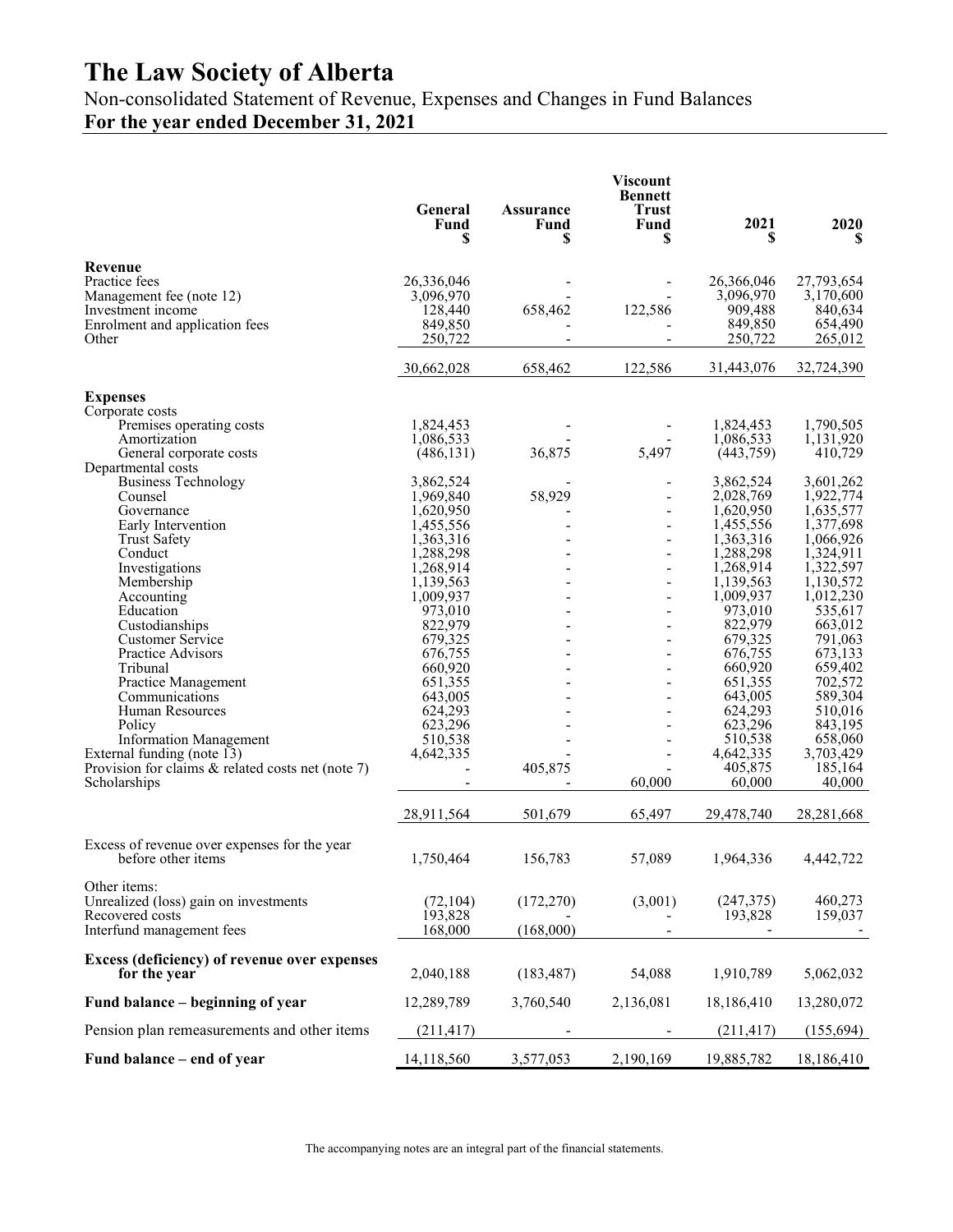# Non-consolidated Statement of Cash Flows

**For the year ended December 31, 2021** 

|                                                                                                                                       | General<br>Fund<br>S                  | <b>Assurance</b><br>Fund<br>\$   | <b>Viscount</b><br><b>Bennett</b><br><b>Trust</b><br>Fund<br>S | 2021<br>S                                 | 2020<br>\$                                     |
|---------------------------------------------------------------------------------------------------------------------------------------|---------------------------------------|----------------------------------|----------------------------------------------------------------|-------------------------------------------|------------------------------------------------|
| Cash provided by (used in)                                                                                                            |                                       |                                  |                                                                |                                           |                                                |
| <b>Operating activities</b><br>Excess of revenue over expenses for the period<br>Items not affecting cash                             | 2,040,188                             | (183, 487)                       | 54,088                                                         | 1,910,789                                 | 5,062,032                                      |
| Amortization<br>Gain on sale of investments<br>Unrealized loss (gain) on investments<br>Provision for claims & related costs (note 7) | 1,086,533<br>(5,450)<br>72,104        | (347, 175)<br>172,270<br>405,875 | (45,995)<br>3,001                                              | (398, 620)<br>247,375<br>405,875          | 1,131,920<br>(90,259)<br>(460, 273)<br>185,164 |
| Deferred rent                                                                                                                         | 305,201                               |                                  |                                                                | 305,201                                   | 1,300,837                                      |
|                                                                                                                                       | 3,498,576                             | 47,483                           | 11,094                                                         | 3,557,153                                 | 7,129,421                                      |
| Change in non-cash working capital items<br>Claims and related costs paid - net of recoveries                                         | (770, 736)                            | 13,353                           | (20,057)                                                       | (777, 440)                                | 4,114,032                                      |
| (note 7)<br>Pension plan remeasurements and other items<br>Increase in pension plan payable                                           | (211, 417)<br>(653, 234)              | (1,110,875)                      |                                                                | (1, 110, 875)<br>(211, 417)<br>(653, 234) | (271, 164)<br>(155, 694)<br>120,982            |
|                                                                                                                                       | 1,863,189                             | (1,050,039)                      | (8,963)                                                        | 804,187                                   | 10,937,577                                     |
| <b>Investing activities</b><br>Proceeds on disposal of investments<br>Purchase of investments<br>Purchase of capital assets           | 1,124,000<br>(3,286,716)<br>(698,980) | 1,362,000<br>(530, 782)          | 70,500<br>(120, 882)                                           | 2,556,500<br>(3,938,380)<br>(698,980)     | 250,500<br>(638, 596)<br>(608, 888)            |
|                                                                                                                                       | (2,861,696)                           | 831,218                          | (50, 382)                                                      | (2,080,860)                               | (996, 984)                                     |
| (Decrease) Increase in cash and cash<br>equivalents                                                                                   | (998, 507)                            | (218, 821)                       | (59, 345)                                                      | (1,276,673)                               | 9,940,593                                      |
| Cash and cash equivalents - beginning of<br>the year                                                                                  | 17,254,314                            | 935,198                          | 240,844                                                        | 18,430,356                                | 8,489,763                                      |
| Cash and cash equivalents - end of the year                                                                                           | 16,255,807                            | 716,377                          | 181,499                                                        | 17, 153, 683                              | 18,430,356                                     |
| Cash and cash equivalents comprised of:<br>Cash<br>Cash equivalents                                                                   | 509,971<br>15,745,836                 | 76,447<br>639,930                | 4,313<br>177,186                                               | 590,731<br>16,562,952                     | 1,044,259<br>17,426,097                        |
|                                                                                                                                       | 16,255,807                            | 716,377                          | 181,499                                                        | 17,153,683                                | 18,430,356                                     |
| Interest received                                                                                                                     | 122,990                               | 111,987                          | 26,853                                                         | 261,830                                   | 565,802                                        |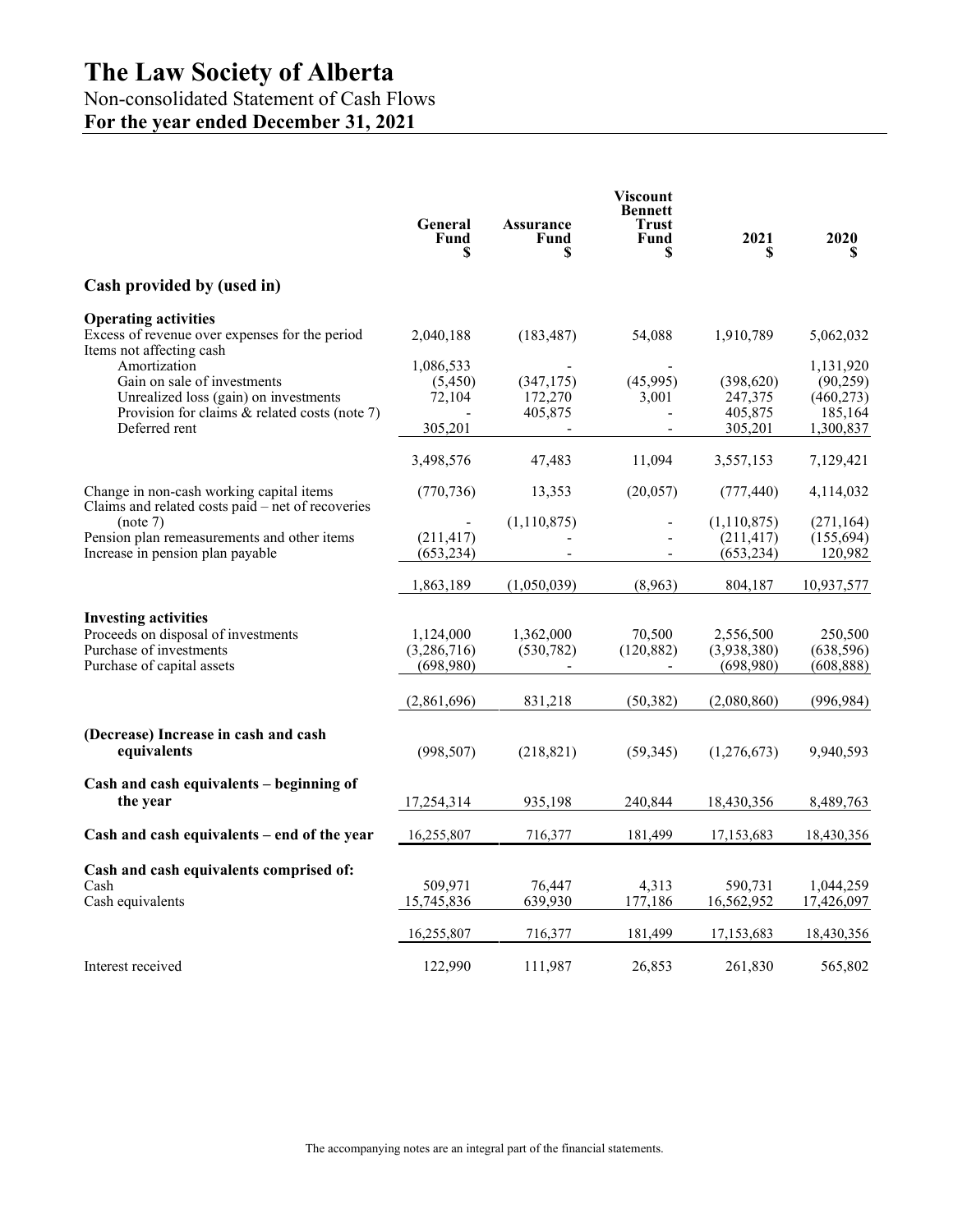Notes to Non-consolidated Financial Statements For the year ended December 31, 2021

### **1 General**

The Law Society of Alberta (the Law Society) operates under the authority of the *Legal Profession Act*, Chapter L-8, Revised Statutes of Alberta 2000. The Law Society administers programs to promote a high standard of legal services and professional conduct through governance and regulation of an independent legal profession. The financial statements of the Law Society are prepared on a non-consolidated basis (refer to Note 11 Related Party Transactions).

#### **2 Summary of significant accounting policies**

#### **Basis of accounting**

These financial statements are prepared in accordance with Canadian Accounting Standards for not for profit organizations (ASNPO) as issued by the Canadian Accounting Standards Board.

#### **Use of estimates**

The preparation of the financial statements in conformity with ASNPO requires management to make estimates and assumptions that affect the reported amounts of assets and liabilities as at the date of the financial statements and the reported amounts of revenue and expenses during the reporting periods. Actual results could differ from these estimates.

#### **Comparative figures**

Certain prior year figures have been reclassified to conform to current year's presentation.

#### **Fund accounting**

The Law Society has the following funds:

#### **General Fund**

The General Fund is an unrestricted fund which provides for the administration and governance of the Law Society's regulatory operations.

#### **Assurance Fund**

The Assurance Fund is a restricted fund maintained to reimburse, at the discretion of the Board, the principal amount of losses caused by a lawyer through the misappropriation or wrongful conversion of money or other property entrusted to or received by a lawyer in their professional capacity and in the course of the lawyer's legal practice.

Effective July 1, 2021 amendments to the Assurance Fund rules were approved by the Law Society's Benchers. For misappropriation of funds that occurred prior to July 1, 2014, a claimant may submit a claim to the Assurance Fund. For misappropriation of funds on or after July 1, 2014, but prior to July 1, 2021, a claimant may submit a claim to the Assurance Fund that are not fully satisfied under all available indemnity and the claimant has exhausted all litigation and collection remedies against the member. For misappropriation after July 1, 2021 a claimant may submit a claim to the Assurance Fund that are not fully satisfied under all available indemnity and the claimant has exhausted all litigation and collection remedies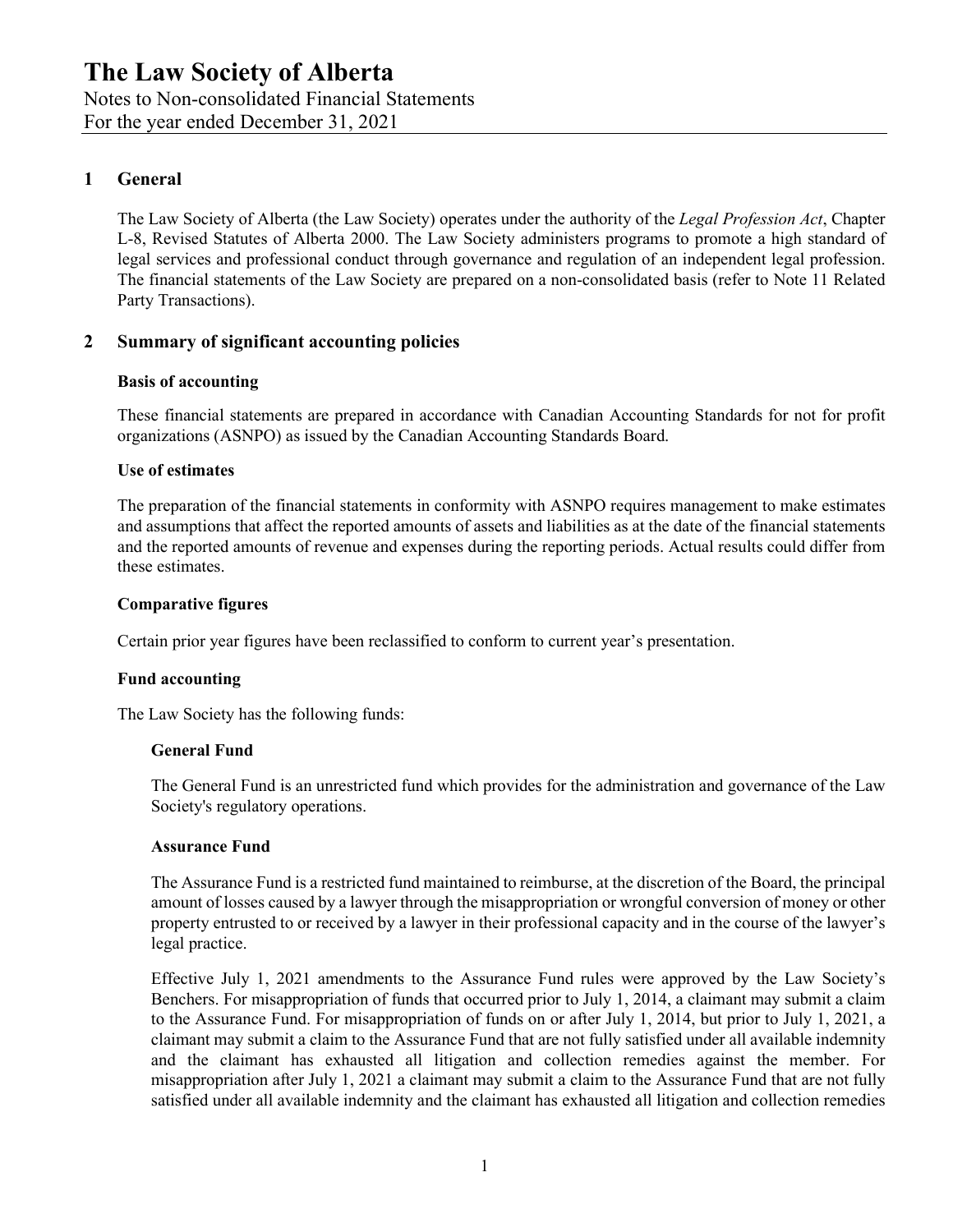against the member. The maximum amount payable for any claim shall be limited to \$100,000 per claimant per member, \$250,000 annual aggregate per member, and \$500,000 annual aggregate for the profession.

#### **Viscount Bennett Trust Fund**

The Viscount Bennett Trust Fund is a restricted fund, the principal of which was gifted to the Law Society by the Right Honourable Viscount Bennett. The income generated by this fund is to be used for scholarships for law graduates, students-at-law or lawyers ordinarily resident in Alberta to support post-graduate legal studies.

#### **Financial Instruments**

The Law Society initially measures financial assets and financial liabilities at cost. It subsequently measures its investments at fair value. The financial assets subsequently measured at amortized cost include cash and cash equivalents, accounts receivable and accrued interest receivable. The financial liabilities subsequently recorded at amortized cost include accounts payable and accrued liabilities.

The Law Society's investments consist of equity securities, corporate bonds, and provincial and federal government bonds. The investments in equity securities which are traded on active markets are recorded at fair value. The Law Society has elected to record the investments in bonds at fair value. Changes in fair value of the investments are recorded on the statement of revenue, expenses and fund balances. The investments which are not traded on active markets are recorded at cost.

Financial assets are tested for impairment at the end of each reporting period when there are indications that the assets may be impaired.

#### **Revenue recognition and deferred revenue**

The Law Society follows the deferral method for revenue recognition. The Law Society's membership year runs from March 15 to March 15 of the subsequent year. Amounts received or receivable from the practice fee that pertain to the membership period subsequent to the year-end are deferred and recognized as revenue in the next fiscal year.

Investment income earned on investments is recognized in the fund in which the investments are maintained.

#### **Recoveries**

Recoveries from reinsurers and other third parties are recorded as revenue when they can be reasonably estimated and collectability is reasonably assured. Otherwise, the recovery is recorded when received.

#### **Reserve and provision for claims and related costs**

The provision for claims and related costs in the Assurance Fund is based upon the change from year to year in the reinsurance recoverable and reserve for claims and related costs. The reserve value is based on the actuarially determined discounted cost of possible claims and related costs as at the end of the fiscal year.

The Law Society's actuary is engaged to provide an annual valuation of the reserve for claims and related costs for the Assurance Fund in accordance with the standards of practice adopted by the Canadian Institute of Actuaries. For the purpose of this actuarial valuation, the actuary made use of certain information contained in the Law Society's financial records.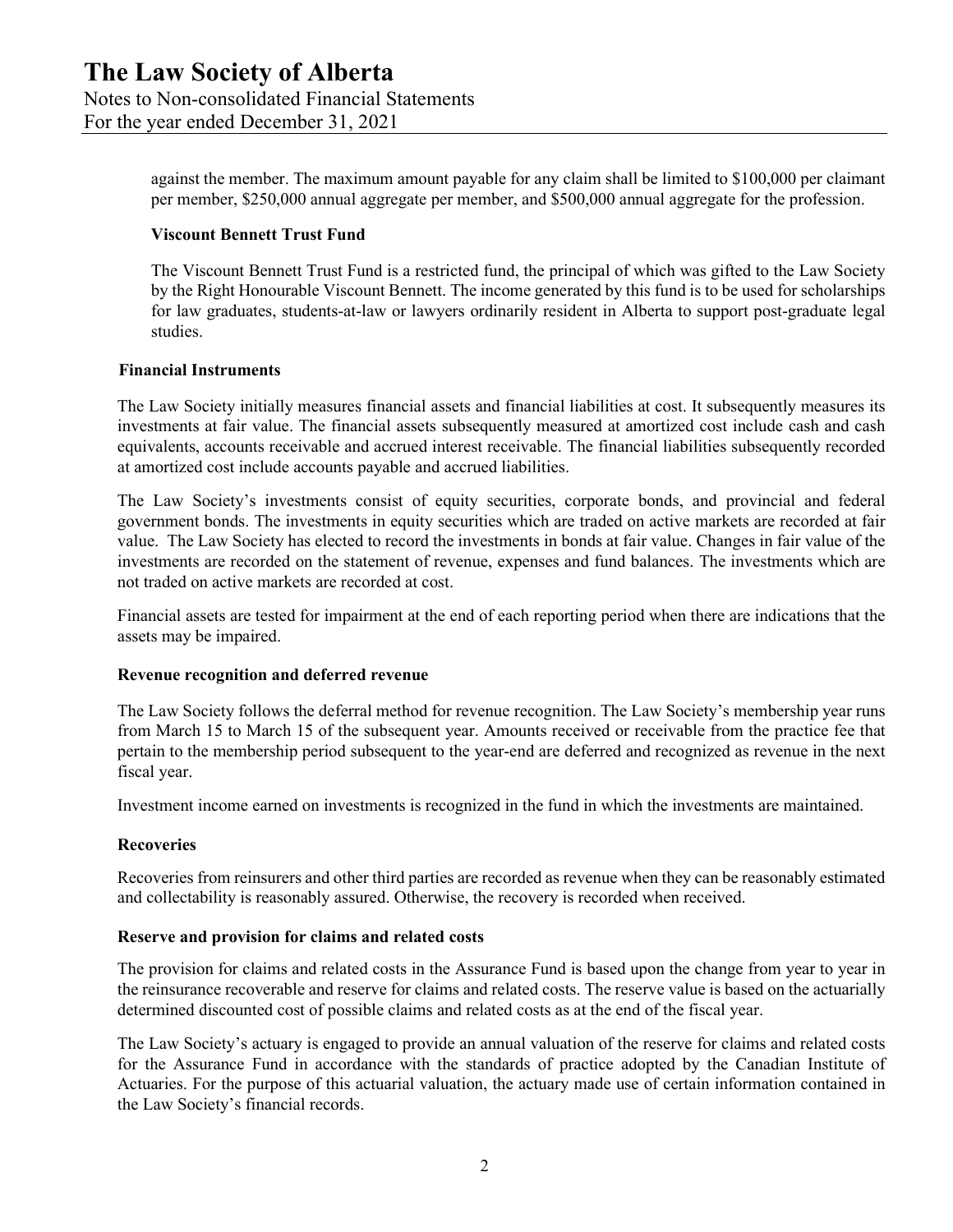Notes to Non-consolidated Financial Statements

For the year ended December 31, 2021

#### **Reinsurance recoverable**

In the normal course of business, the Law Society seeks to limit exposure to losses on large trust account misappropriation claims by purchasing reinsurance. The amounts reported in the balance sheet include estimates of amounts expected to be recovered from reinsurers on incurred losses that have not yet been paid. The provision for claims and related costs has been disclosed on a gross basis with an offsetting asset reflecting the reinsurance recoverable.

#### **Cash and cash equivalents**

Cash and cash equivalents include cash and short-term investments that are highly liquid and are readily convertible to known amounts of cash and are subject to insignificant risk of change in value.

#### **Investment income**

Investment income consists of interest, dividends, fund distributions, and gains and losses realized on the disposal of investments. Interest and dividends earned on investments are included as revenue on an accrual basis. The change in fair value of investments is recorded in the statement of revenue, expenses and fund balances as an unrealized gain (loss).

#### **Capital assets**

Capital assets are recorded at cost net of accumulated amortization. Amortization is calculated on a straight-line basis at the following annual rates:

| Furniture and equipment      | $10\%$                         |
|------------------------------|--------------------------------|
| Computer                     | 20%                            |
| Adjudicator training program | $33 - 1/3\%$                   |
| Leasehold improvements       | Over the lease term (15 years) |

#### **Post-employment benefits**

The Law Society maintains pension plans which provide defined benefit and defined contribution pension benefits. Pension costs and obligations for the defined benefit pension plans are determined using the projected benefit method and are charged to the statement of revenue, expense and change in fund balances based upon an actuarial valuation.

Pension plan assets of the registered pension plan (RPP) are measured at fair value and the expected return on pension plan assets is determined using market related values. The supplemental retirement plan (SRP) is an unfunded plan and does not hold any assets. The Law Society recognizes past service costs and actuarial gains and losses in the period they arise within re-measurements and other items. The Law Society measures the defined benefit obligation as of the balance sheet date using the most recently completed actuarial valuation prepared for accounting purposes.

#### **Income taxes**

The Law Society meets the qualifications of a non-profit organization as defined in the *Income Tax Act* and, as such, is exempt from income taxes.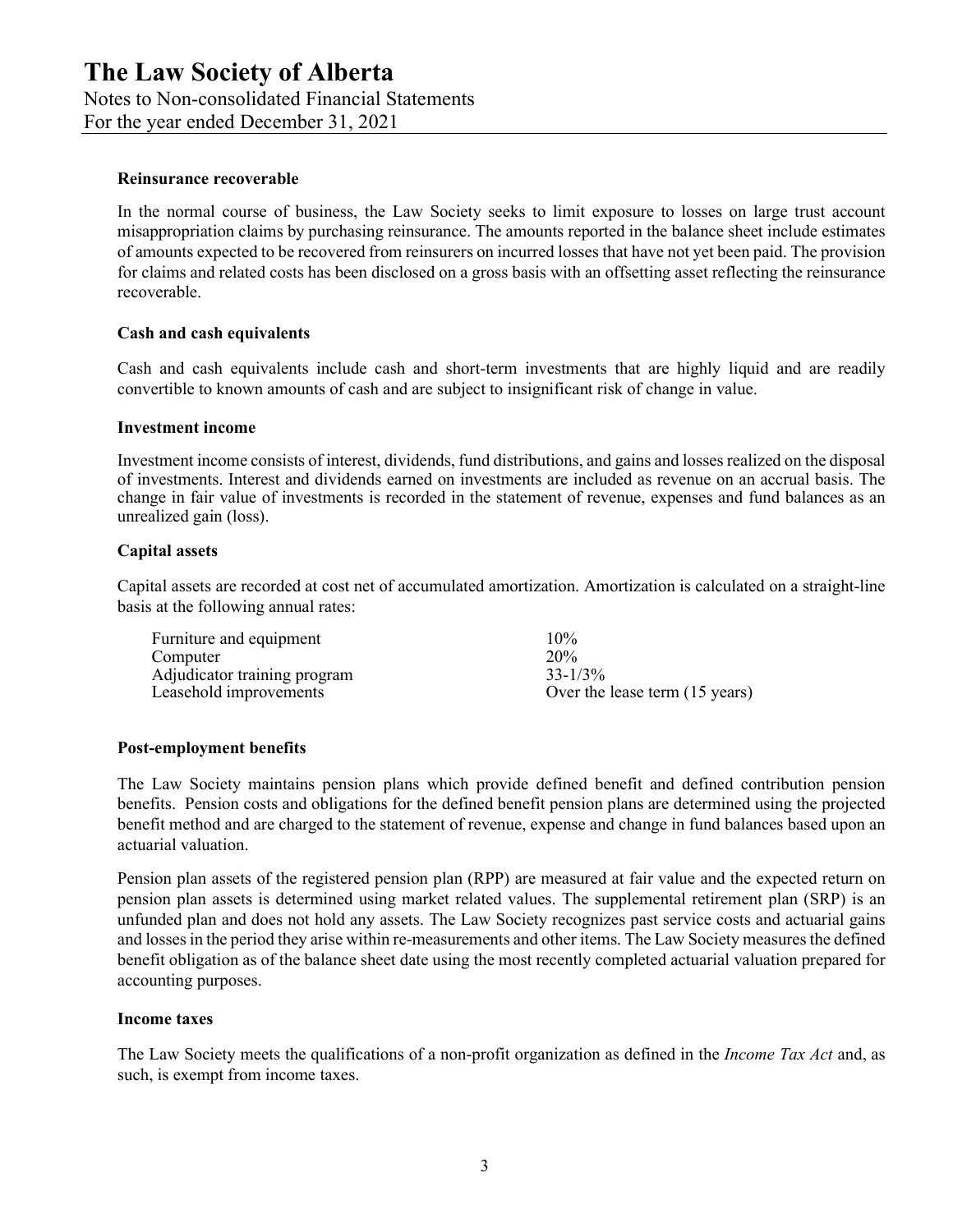Notes to Non-consolidated Financial Statements

For the year ended December 31, 2021

#### **Donated services**

A portion of the Law Society's work is dependent on the service of many volunteers, particularly the significant contribution of the Board and committees of the Board. These services are not normally purchased by the Law Society. Due to the difficulty in determining their fair value, donated services are not recognized in these financial statements.

#### **3 Investments**

The Law Society's investments are governed by a Statement of Investment Policies and Goals approved by the Board and managed under contract with an investment manager. The Law Society's investments are carried at fair market value, subject to normal market fluctuations, and the statement of revenue, expenses, and fund balances reports both realized and unrealized gains and losses on investments. The Law Society's investments consist of bonds and equity investments at December 31, 2021 as follows:

|                                                 | 2021<br>S  | 2020<br>S  |
|-------------------------------------------------|------------|------------|
| <b>Bonds denominated in Canadian dollars:</b>   |            |            |
| Corporate                                       | 3,920,003  | 2,729,774  |
| Provincial government                           | 3,788,707  | 2,418,690  |
| Federal government                              | 973,862    | 2,628,671  |
| T-Bills                                         | 763,219    |            |
|                                                 | 9,445,791  | 7,777,135  |
| <b>Equities denominated in Canadian dollars</b> | 4,454,793  | 4,590,324  |
|                                                 | 13,900,584 | 12,367,459 |

#### **4 Loans Receivable**

The Law Society has agreed to participate with other Canadian law societies in a collective loan of \$2 million to the Canadian Legal Information Institute (CanLII), a wholly-owned subsidiary of the Federation of Law Societies of Canada. The loan is part of the financing for the purchase by CanLII of Lexum, a corporation providing support services to CanLII for the implementation of CanLII's legal information website. The Law Society's participation is \$428,028 (2020 - \$361,494) and includes interest earned. The loan has a five-year term with an annual interest rate of 4.74% compounded semi-annually and payable annually.

The Law Society provided financial support totaling \$1.8 million over a three-year period from 2018 to 2020 to the Canadian Centre for Professional Legal Education (CPLED) to cover the start-up costs related to the implementation of the CPLED PREP program. The annual interest rate is 4% compounded annually and is included in the loan balance. In 2020, the Law Society agreed to forgive \$72,000 in interest due within the June 30, 2021 loan repayment.

#### **5 Trust assets and liabilities**

The *Legal Profession Act* provides that lawyers' trust funds which cannot be disbursed to clients must be forwarded to the Law Society. In 2021, approximately \$269,000 (2020 – \$72,000) was received. The Law Society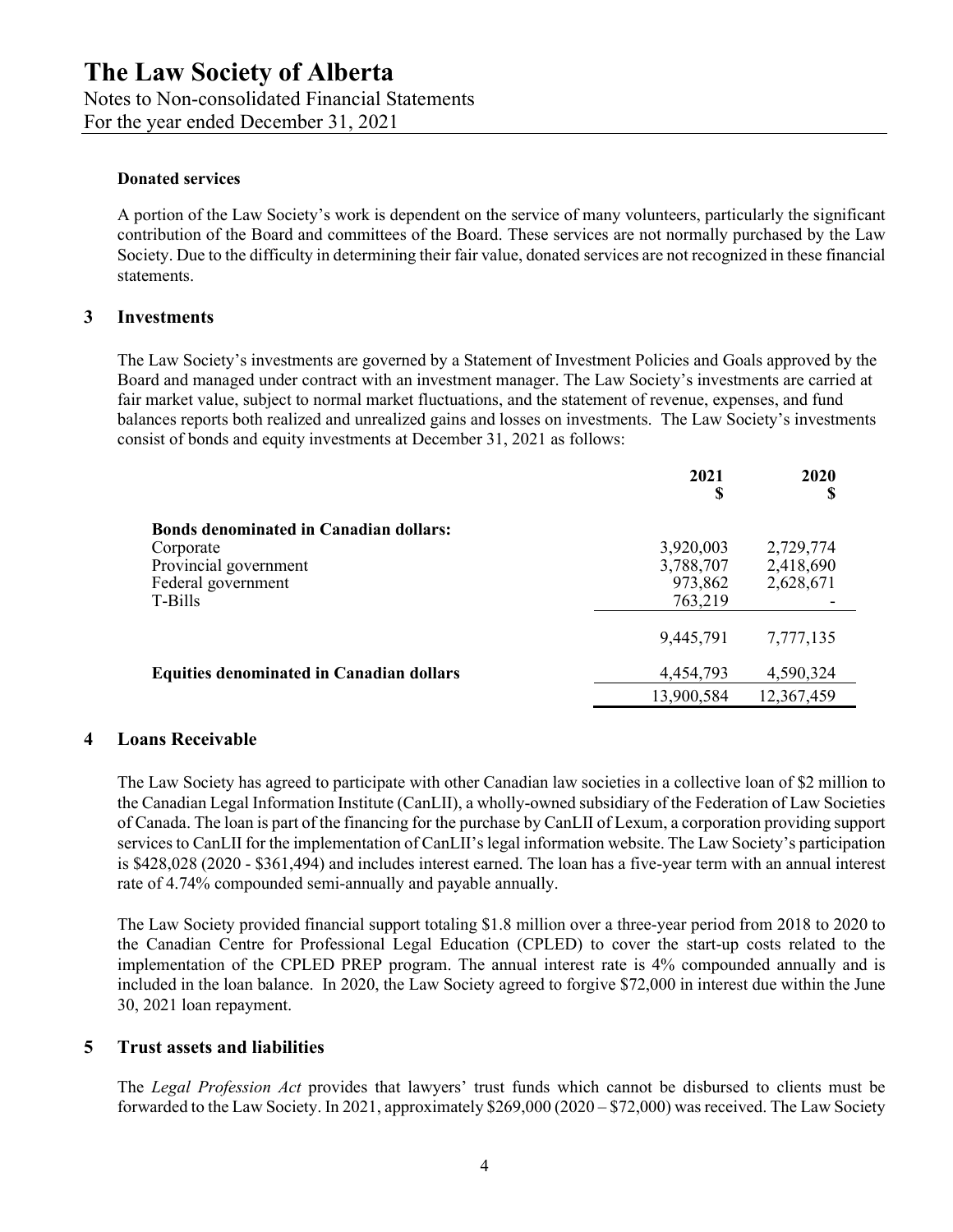holds the funds in trust for five years, refunds amounts to claimants as appropriate, and forwards any unclaimed funds, plus interest earned, less an administration fee to the Alberta Law Foundation. The administration fee is set at 2.5% of the principal and 10% of the income on the funds forwarded in each year. Amounts forwarded to the Alberta Law Foundation during the 2021 fiscal period totalled approximately \$485,200 (2020 – \$233,200).

The Law Society holds funds related to custodianship trust accounts. In 2021, the Law Society held trust funds in the amount of \$19,100 (2020 - \$147,900). Interest earned on these funds is paid to the Alberta Law Foundation.

#### **6 Capital assets**

|                                  |            |                                  | 2021            | 2020       |
|----------------------------------|------------|----------------------------------|-----------------|------------|
|                                  | Cost<br>\$ | Accumulated<br>amortization<br>S | <b>Net</b><br>D | <b>Net</b> |
| Furniture and equipment          | 1,973,201  | 420,213                          | 1,552,988       | 1,751,299  |
| Computer                         | 2,921,041  | 1,302,307                        | 1,618,734       | 1,572,556  |
| Leasehold improvements           | 5,923,115  | 786,901                          | 5,136,214       | 5,503,086  |
| Adjudicator training program     | 25,903     | 22,427                           | 3,476           | 12,110     |
| <b>CPD and Articling Program</b> | 140,085    |                                  | 140,085         |            |
|                                  | 10,983,345 | 2,531,848                        | 8,451,497       | 8,839,051  |

#### **7 Reinsurance recoverable and reserve for claims and related costs**

The change in the reinsurance recoverable is summarized as follows:

|                                                                                    | 2021                   | 2020                 |
|------------------------------------------------------------------------------------|------------------------|----------------------|
| Reinsurance recoverable – beginning of period<br>Decrease due to claims experience | 1,142,000<br>(542,000) | 1,147,000<br>(5,000) |
| Reinsurance recoverable – end of period                                            | 600,000                | 1,142,000            |

The change in the reserve for claims and related costs is summarized as follows:

|                                                                                            | 2021<br>S                                          | 2020                                          |
|--------------------------------------------------------------------------------------------|----------------------------------------------------|-----------------------------------------------|
| Reserve for claims and related costs – beginning of period                                 | 7,187,000                                          | 7,278,000                                     |
| Claims paid<br>Related costs paid and accrued<br>Recoveries from members and third parties | (1,101,421)<br>(48,992)<br>39,538<br>(1, 110, 875) | (248,088)<br>(25, 276)<br>2,200<br>(271, 164) |
| (Decrease) Increase due to claims experience                                               | (136, 125)                                         | 180,164                                       |
| Reserve for claims and related costs – end of period                                       | 5,940,000                                          | 7,187,000                                     |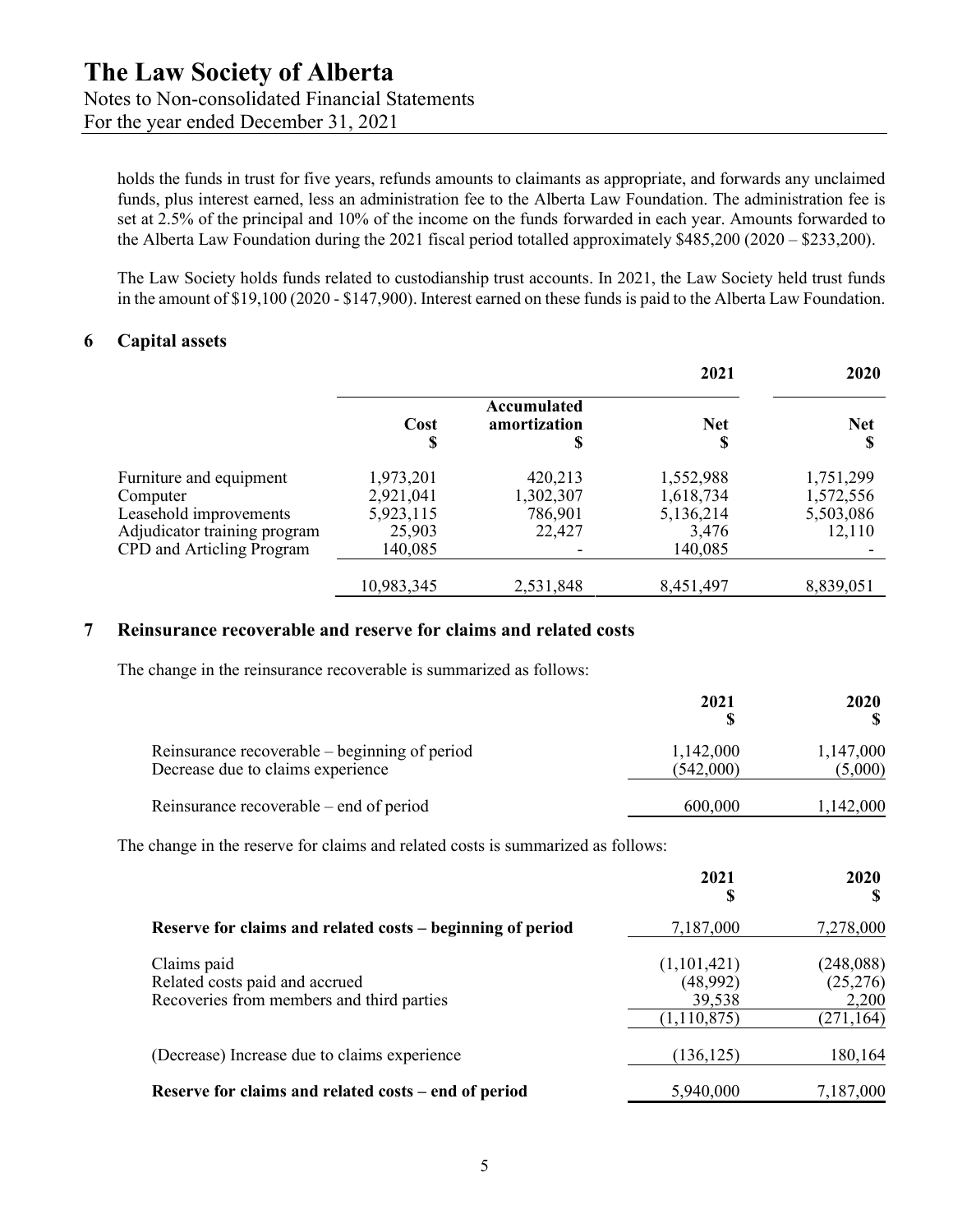#### Notes to Non-consolidated Financial Statements

For the year ended December 31, 2021

| Case reserves (indemnity and external expenses)<br>Incurred but not reported claim reserve (indemnity and external | 2,027,000 | 2,586,000 |
|--------------------------------------------------------------------------------------------------------------------|-----------|-----------|
| expenses)                                                                                                          | 2,604,000 | 3,057,000 |
| Provision for internal claim administration                                                                        | 374,000   | 416,000   |
| Provision for adverse deviation                                                                                    | 935,000   | 1,128,000 |
| Reserve for claims and related costs                                                                               | 5,940,000 | 7,187,000 |

The portion of the reserve for claims and related costs expected to be paid within the next fiscal year cannot be reasonably determined and therefore has not been included in current liabilities.

In summary, the net exposure is summarized as follows:

|                                                                                                             | 2021<br>S                         | 2020<br>S                      |
|-------------------------------------------------------------------------------------------------------------|-----------------------------------|--------------------------------|
| Reserve for claims and related costs – beginning of period<br>Reinsurance recoverable – beginning of period | 7,187,000<br>(1,142,000)          | 7,278,000<br>(1,147,000)       |
| Net exposure $-$ beginning of period                                                                        | 6,045,000                         | 6,131,000                      |
| Claims paid<br>Related costs paid and accrued<br>Recoveries from members and third parties                  | (1,101,421)<br>(48,992)<br>39,538 | (248,088)<br>(25,276)<br>2,200 |
|                                                                                                             | 4,934,125                         | 5,859,836                      |
| Provision for claims and related costs                                                                      | 405,875                           | 185,164                        |
| Net exposure $-$ end of period                                                                              | 5,340,000                         | 6,045,000                      |
| Reserve for claims and related costs – end of period<br>Reinsurance recoverable – end of period             | 5,940,000<br>(600,000)            | 7,187,000<br>(1,142,000)       |
| Net exposure $-$ end of period                                                                              | 5,340,000                         | 6,045,000                      |

The discount rate applied by the actuary at December 31, 2021 is  $1.55\%$  (2020 – 0.95%). The undiscounted reserve balance at December 31, 2021 is \$4.474 million (2020 – \$4.978 million).

Claims which occurred between November 1, 2001 and October 31, 2007 are insured by a \$10,000,000 indemnity bond with the Law Society retaining the first \$1,000,000 in claims losses. Claims which occurred between November 1, 2007 and June 30, 2014 are insured by an indemnity bond of \$10,000,000 with a \$1,500,000 retention.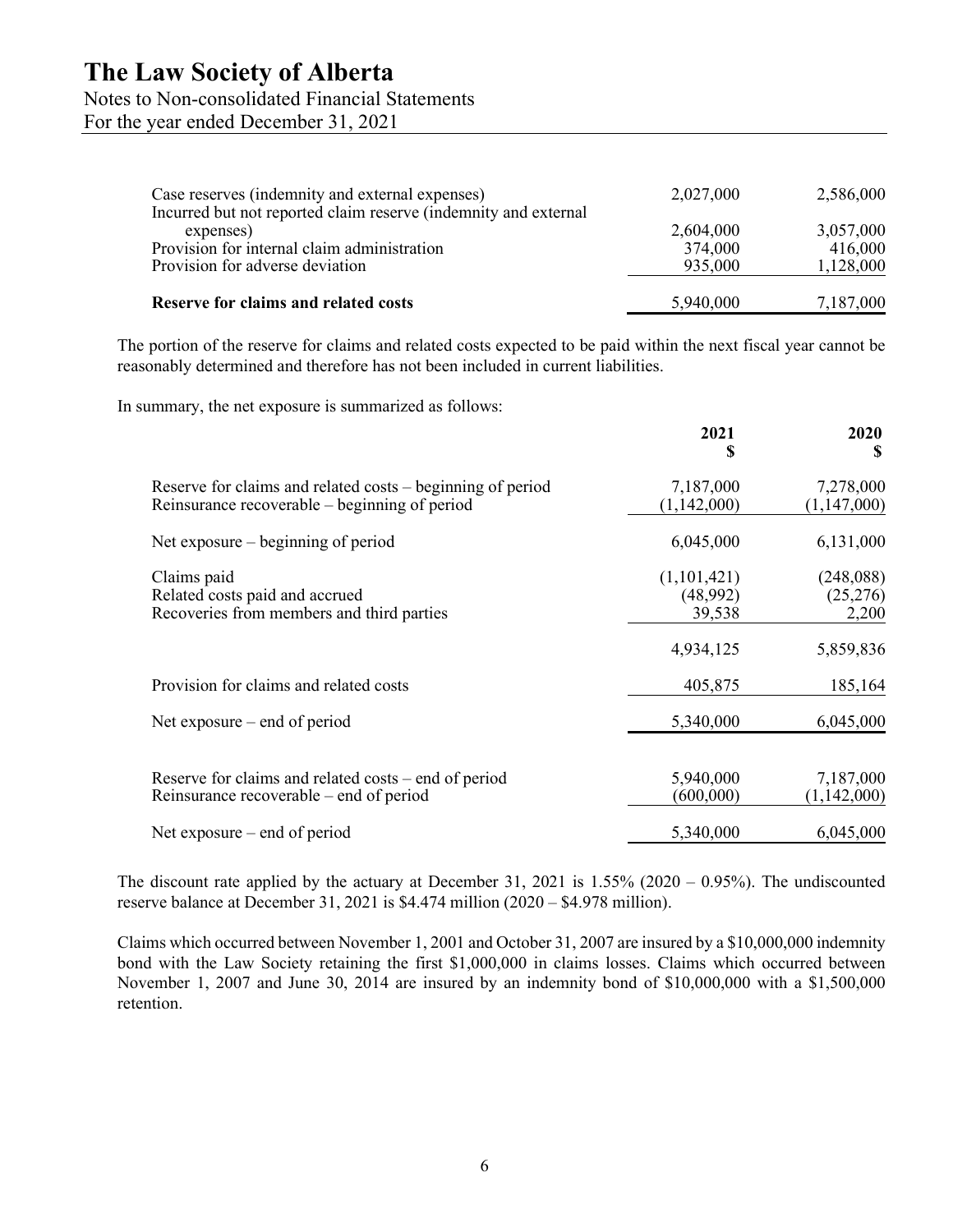Notes to Non-consolidated Financial Statements For the year ended December 31, 2021

#### **8 Restricted funds**

#### **Contingency reserve**

The Contingency reserve is for future liabilities that may arise as a result of significant adverse claims experience. In the current period, expenses exceeded revenue by \$183,487 and this amount, therefore, was deducted from the reserve (2020 – revenue exceeded expenses by \$492,893).

#### **Scholarship reserve**

In the current period, revenue exceeded expenses by \$54,088 and this amount, therefore, was added to the reserve (2020 – revenue exceeded expenses by \$145,937).

#### **9 Pension plan**

|                                                                                                     | 2021                    | <b>2020</b>          |
|-----------------------------------------------------------------------------------------------------|-------------------------|----------------------|
| Registered pension plan accrued (asset) liability<br>Supplemental retirement plan accrued liability | (102, 732)<br>2,172,848 | 403,548<br>2,319,802 |
|                                                                                                     | 2,070,116               | 2,723,350            |

#### **a) Registered pension plan**

The Law Society provides a non-contributory defined benefit pension plan to eligible management employees based on earnings and years of service. The defined benefit pension plan was closed to management employees commencing employment after May 31, 2006.

As of December 31, 2021, and on advice of the actuary, the details of the pension plan are as follows:

|                                                  | 2021<br>S  | 2020<br>\$. |
|--------------------------------------------------|------------|-------------|
| Reconciliation of fair value of plan assets      |            |             |
| Fair value of plan assets – beginning of period  | 4,232,443  | 4,006,075   |
| Law Society contributions during period          | 35,211     | 34,600      |
| Actual return on plan assets                     | 354,301    | 406,626     |
| Less benefits paid during period to retirees     | (215, 525) | (214, 858)  |
| Fair value of plan assets – end of period        | 4,406,430  | 4,232,443   |
| Reconciliation of the accrued benefit obligation |            |             |
| Accrued benefit obligation – beginning of period | 4,635,991  | 4,398,379   |
| Current service cost                             | 74,430     | 41,264      |
| Interest on accrued benefit obligation           | 109,571    | 131,503     |
| Actuarial (gain) loss during period              | (300, 769) | 279,703     |
| Less benefits paid during period to retirees     | (215, 525) | (214, 858)  |
| Accrued benefit obligations – end of period      | 4,303,698  | 4,635,991   |
|                                                  |            |             |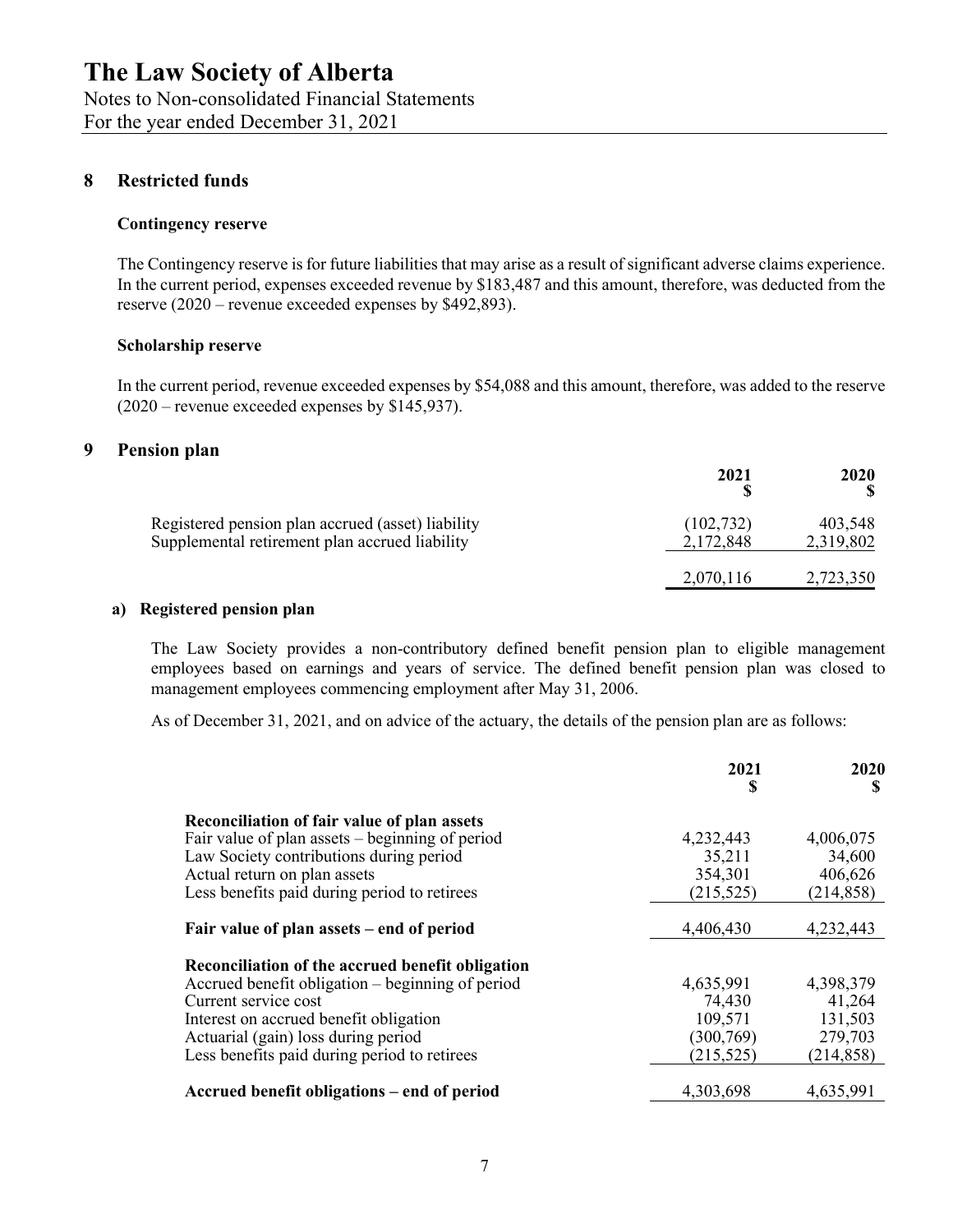Notes to Non-consolidated Financial Statements For the year ended December 31, 2021

|                                                    | 2021<br>S  | 2020<br>-SS |
|----------------------------------------------------|------------|-------------|
| Plan surplus (deficit)                             | 102,732    | (403, 548)  |
| <b>Pension cost</b>                                |            |             |
| Current service cost                               | 74,430     | 41,264      |
| Finance cost                                       | 10,156     | 12,067      |
| Re-measurements and other items                    | (555, 655) | (7, 487)    |
| Pension cost recognized during period              | (471,069)  | 45,844      |
| <b>Accrued benefit asset</b>                       |            |             |
| Beginning balance – Accrued benefit liability      | (403, 548) | (392, 304)  |
| Plus contributions in the period                   | 35,211     | 34,600      |
| Less pension cost recognized during period         | 471,069    | (45,844)    |
| Ending balance – Accrued benefit asset (liability) | 102,732    | (403,548)   |

#### **Plan assets**

The plan assets are invested in a balanced fund that consists of the following asset mix:

|                                                             | 2021     | 2020     |
|-------------------------------------------------------------|----------|----------|
| Fixed income                                                | $30.4\%$ | 33.0%    |
| Foreign equities                                            | 48.4%    | 47.0%    |
| Canadian equity                                             | 19.9%    | $16.0\%$ |
| Cash and cash equivalents                                   | $1.3\%$  | $4.0\%$  |
|                                                             | 100%     | 100%     |
| <b>Assumptions</b>                                          |          |          |
| The actuary used the following rates in their calculations: |          |          |
|                                                             | 2021     | 2020     |
| Discount rate $-$ beginning of period                       | 2.40%    | 3.05%    |
| Discount rate $-$ end of period                             | 2.85%    | 2.40%    |
| Expected long-term rate of return on plan assets            | 2.85%    | 2.40%    |
| Rate of compensation increase                               | $3.50\%$ | $3.50\%$ |

#### **b) Supplemental Retirement Plan**

The Law Society provides to eligible management employees a non-funded Supplemental Retirement Plan (SRP). The SRP is based on earnings and years of service and has been implemented to top-up the pension payments for those whose earnings are above the Canada Revenue Agency maximum. The SRP was closed to management employees commencing employment after May 31, 2006.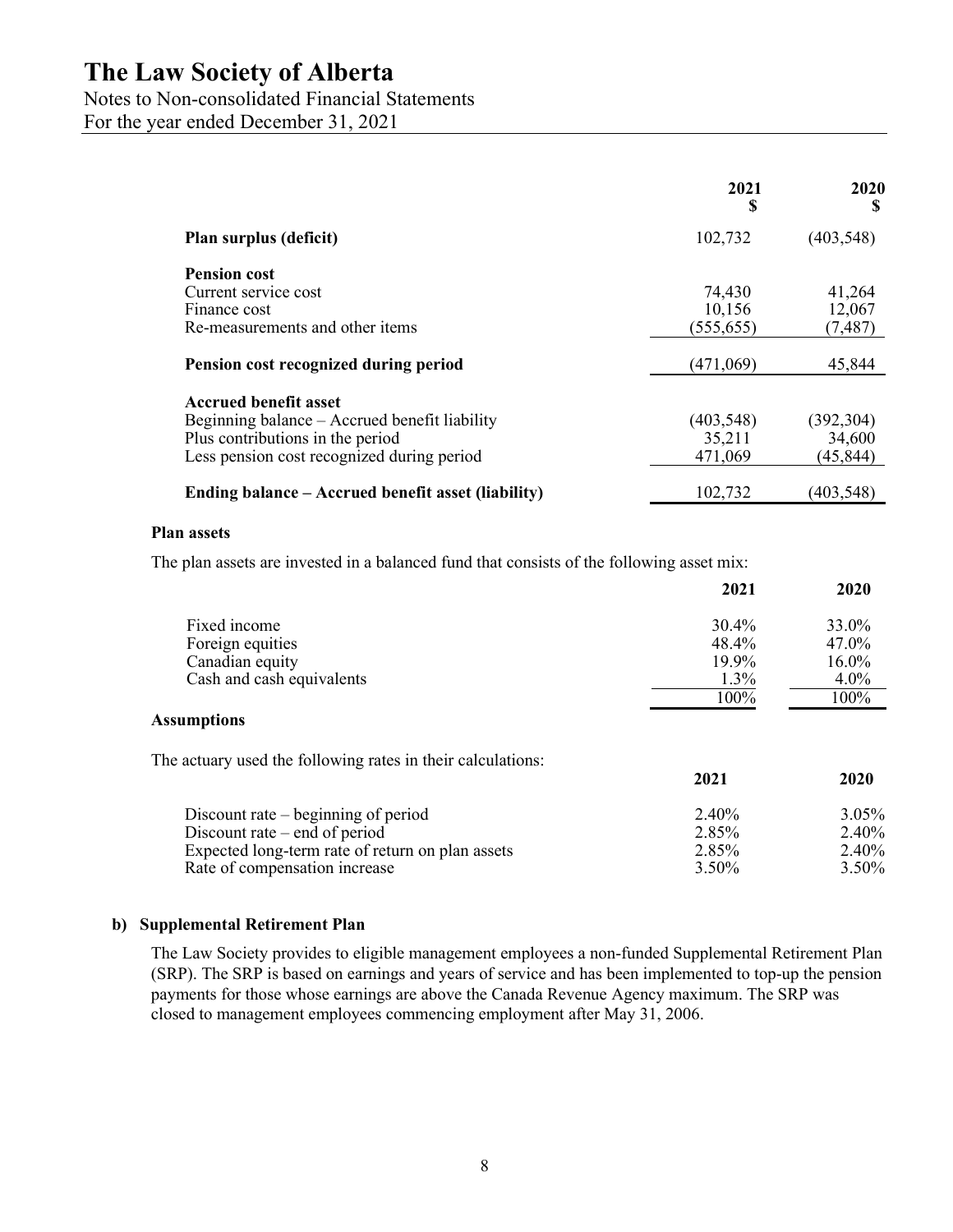#### Notes to Non-consolidated Financial Statements

For the year ended December 31, 2021

|                                                                                                                                                                     | 2021<br>S                         | 2020                               |
|---------------------------------------------------------------------------------------------------------------------------------------------------------------------|-----------------------------------|------------------------------------|
| Reconciliation of the accrued benefit obligation<br>Accrued benefit obligation - beginning of period<br>Current service cost                                        | 2,319,802                         | 2,210,064                          |
| Interest on accrued benefit obligation<br>Actuarial (gain) loss during period<br>Less benefits paid during period for retirees                                      | 54,274<br>(84, 541)<br>(116, 688) | 65,633<br>160,432<br>(116,327)     |
| Accrued benefit obligation – end of period                                                                                                                          | 2,172,848                         | 2,319,802                          |
| <b>Pension cost</b><br>Current service cost<br>Interest cost on accrued benefit obligation<br>Net actuarial (gains) loss                                            | 54,275<br>(84, 541)               | 65,633<br>160,432                  |
| Pension cost recognized during period                                                                                                                               | (30, 266)                         | 226,065                            |
| <b>Accrued benefit liability</b><br>Beginning balance – accrued benefit liability<br>Plus contributions in the period<br>Less pension cost recognized during period | 2,319,802<br>116,688<br>30,266    | 2,210,064<br>116,327<br>(226, 065) |
| Ending balance – Accrued benefit liability                                                                                                                          | (2,172,848)                       | (2,319,802)                        |

#### **10 Operating Lease**

The Law Society has an operating lease for its premises for 15 years and 9 months effective November 7, 2019. Under the terms of the lease agreement, the minimum annual lease payment increases over the lease term. In addition, the lessor provided the Law Society with a tenant improvement allowance. This allowance is accounted for as a reduction of the lease expense over the term of the lease.

#### **11 Commitments**

The Law Society is committed to leased office space and equipment until 2035. In addition, the Law Society has annual funding commitments to related organizations. Future minimum lease payments and funding commitments are as follows:

**\$**

| 2022                | 4,655,246  |
|---------------------|------------|
| 2023                | 2,505,868  |
| 2024                | 2,042,496  |
| 2025 and thereafter | 23,997,175 |

#### **12 Related party transactions**

Alberta Lawyers Indemnity Association (formerly The Alberta Lawyers Insurance Association) (the Association) is a wholly-owned subsidiary of the Law Society. Share capital of \$20 consists of four common shares; three shares issued to the Law Society and one share issued to the person who holds the office of Executive Director of the Law Society, as bare trustee for the Law Society.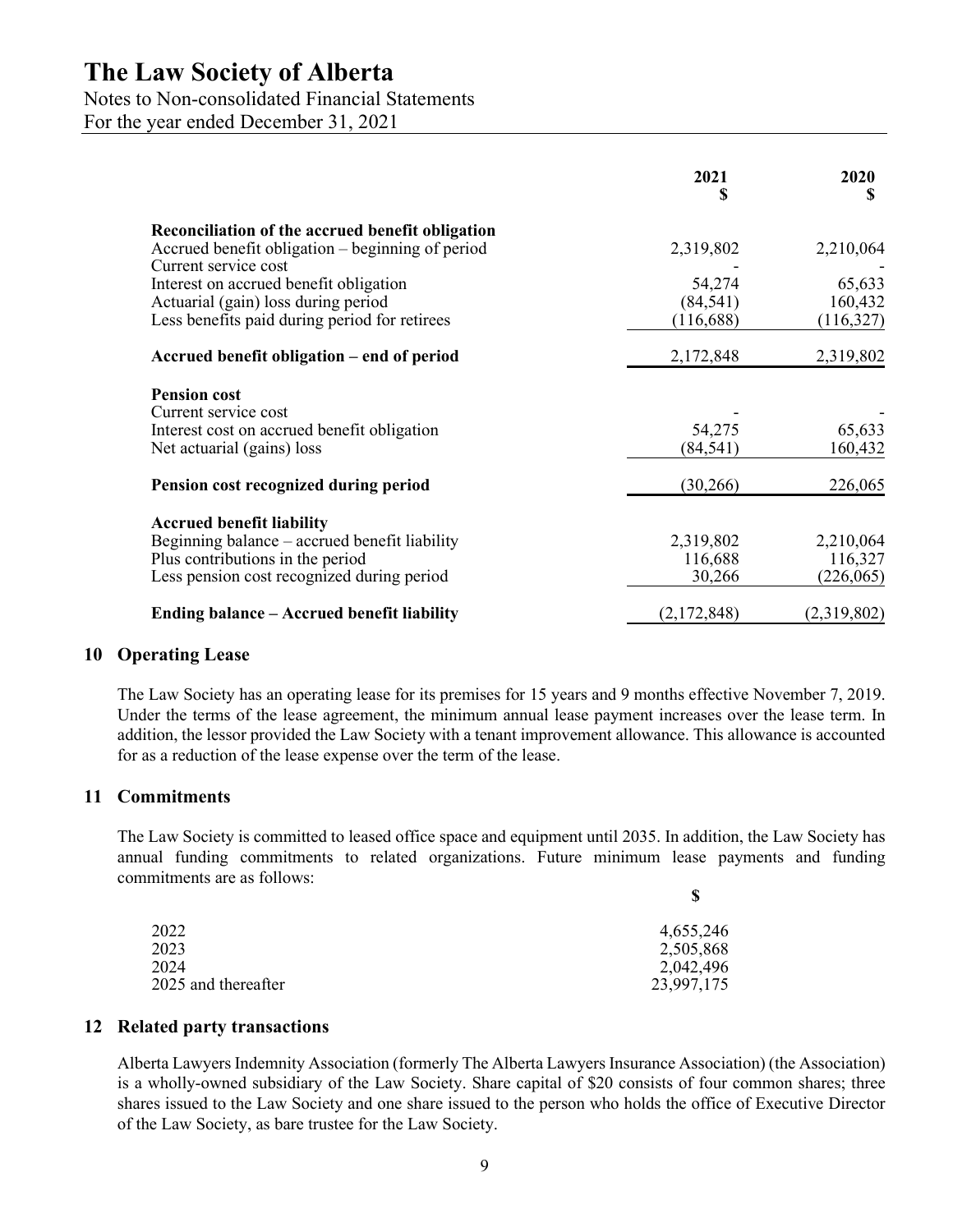The Association administers a program under which active members of the Law Society in private practice (indemnified lawyers) have mandatory coverage for errors and omissions (or Professional Liability Insurance) of \$1,000,000 per occurrence, with an annual aggregate limit of \$2,000,000. Effective July 1, 2014 the Association also administers a program under which indemnified lawyers have mandatory coverage for misappropriation from lawyer trust accounts (or Misappropriation Indemnity) of \$5,000,000 per occurrence, with a professionwide annual aggregate limit of \$25,000,000.

The Law Society does not consolidate, in its financial statements, the results of the Association. A summary of the Association's financial information for the year ended June 30, 2021 is as follows:

|                                                                              | <b>June 30,</b><br>2021        | Dec 31,<br>2020<br><b>S</b>  |
|------------------------------------------------------------------------------|--------------------------------|------------------------------|
| Assets<br>Liabilities                                                        | 226,973,594<br>(159, 424, 269) | 213,213,550<br>(149,820,461) |
| Net assets                                                                   | 67,549,305                     | 63,393,089                   |
| Revenue<br>Expenses                                                          | 10,774,161<br>(9,380,505)      | 36,176,722<br>(42, 772, 519) |
| Excess (deficiency) of revenue over expenses before the following            | 1,393,656                      | (6,595,797)                  |
| Unrealized gain (loss) on fair market value of investments                   | 2,762,580                      | 7,226,601                    |
| <b>Excess of revenue over expenses</b>                                       | 4,156,236                      | 630,804                      |
| Cash flows from operating activities<br>Cash flows from investing activities | 8,261,400<br>(2, 134, 094)     | 2,811,460<br>(8,584,475)     |
| (Decrease) increase in cash and cash equivalents                             | 6,127,306                      | (5,773,015)                  |

During the year the Law Society received \$2,719,800 from the Association for management fees (2020 – \$2,846,600). As at December 31, 2021, \$20,081 was due from the Association (2020 – \$290,348 was due to the Association) and is non-interest bearing and due on demand. These transactions are in the normal course of operations and are measured at the amount of consideration established and agreed to by the related parties.

The elected Board of the Law Society include lawyers drawn from law firms across the province. These law firms may at times be engaged by the Law Society in the normal course of business. During the year expenses of \$237 were incurred with these law firms (2020 - \$455). Board members are not involved in the retention of these firms.

#### **13 External Funding**

The Law Society provides external funding to organizations that support Alberta lawyers including: Alberta Law Libraries, Continuing Professional Legal Education (CPLED), Assist, Pro Bono Law Alberta, Federation of Law Society of Canada, CanLII, Legal Archives Society of Alberta, and Alberta Law Review. In 2021 total funding provided was \$4,642,335 (2020 - \$3,703,429).